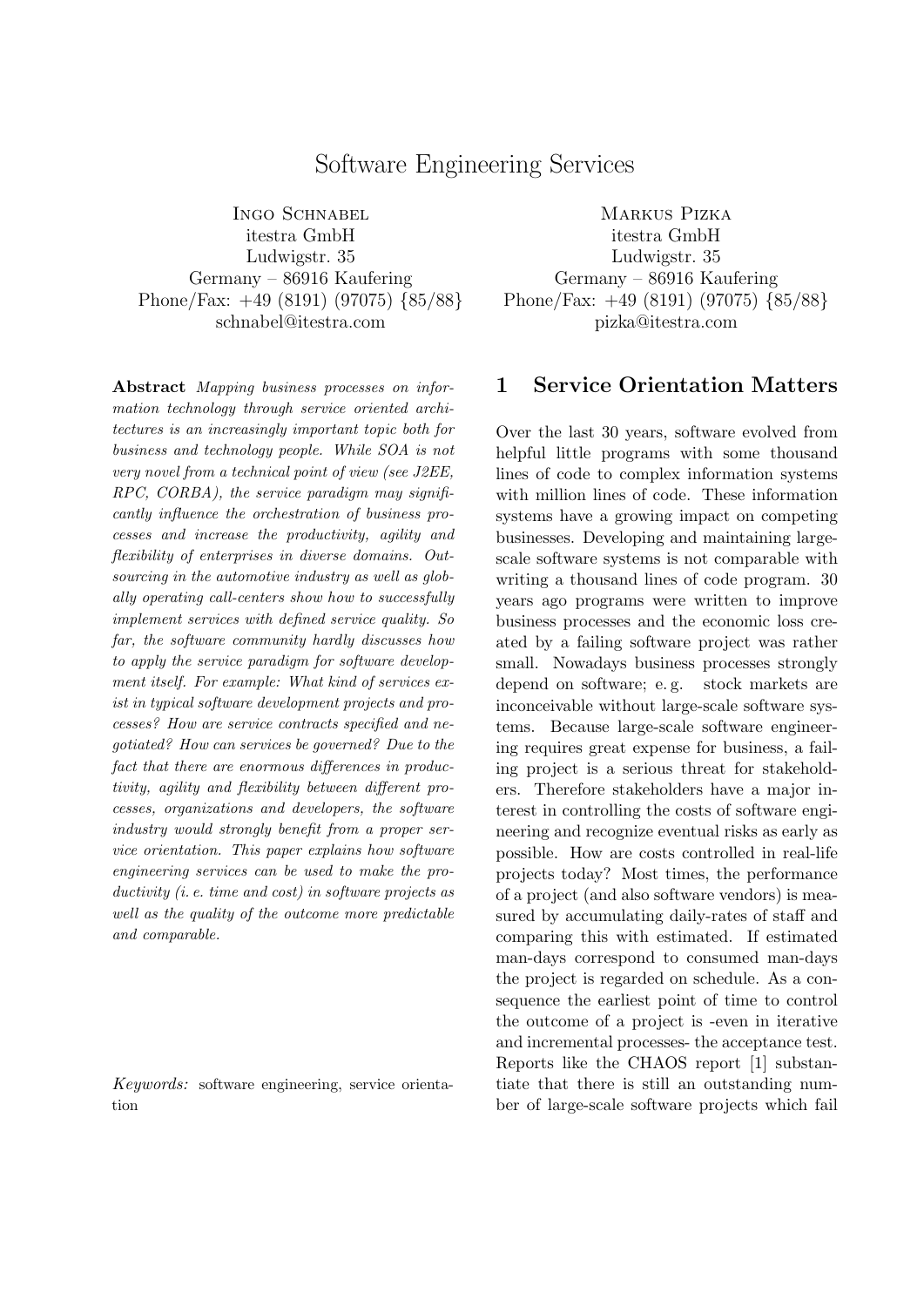to deliver in time and budget. It is obviously not possible to recognize time and cost overruns at an early phase of a project by measuring performance in man-days. In addition to this, measuring cannot indicate the reason for the occurring problems; i. e. no reasonable countermeasures for project management can be proposed. Furthermore measuring performance in man-days assumes that every team member achieves an equal level of performance. Unfortunately this assumption is absolutely wrong, e. g. best programmers are up to a hundred times more productive than the worst [2, 3, 4]. In order to solve these problems we think that the outcome of each development activity has to be verified against a priori determined properties. How can such desirable properties be defined and ensured? Outsourcing in other lines of business has similar difficulties: how can the performance or the quality of the outsourced service be assured? The Automotive industry, globally operating callcenters and others have shown how to successfully implement outsourcing by applying the service paradigm. It stands to reason to transfer this proved concept frequently promoted from software people to businesses to software engineering itself.

# 2 Related Work

The work described in this paper has obviously a strong relationship with service orientation, which is discussed from a technical and a business point of view [5, 6, 7].

# 3 Services in Software Development

Software development is - according to the definition of services - a service. A service is characterized by a set of key attributes:

- Intangibility
- Perish-ability
- Lack of transportability
- Lack of homogeneity
- Labor intensity
- Demand fluctuations
- Buyer involvement and client-based relationships

Because not all kinds of services can fulfill the key attributes, business theorists refer to a continuum between pure commodity goods and pure services as a service good continuum, illustrated in figure 1. As software development is by far more a service than a commodity good, defining software engineering services seems to be suitable. The service paradigm



Figure 1: Service-Good Continuum

aims to make the performance of activities comprehensible by defining service contracts and service level agreements; i. e. a customer may finally buy well-defined services from one or more vendors. Defining proper service contracts for a unified "software development service" is impossible, because of its complexity. The idea proposed in this paper is to separate the one complex "software development service" according to development activities into smaller services with well defined service contracts.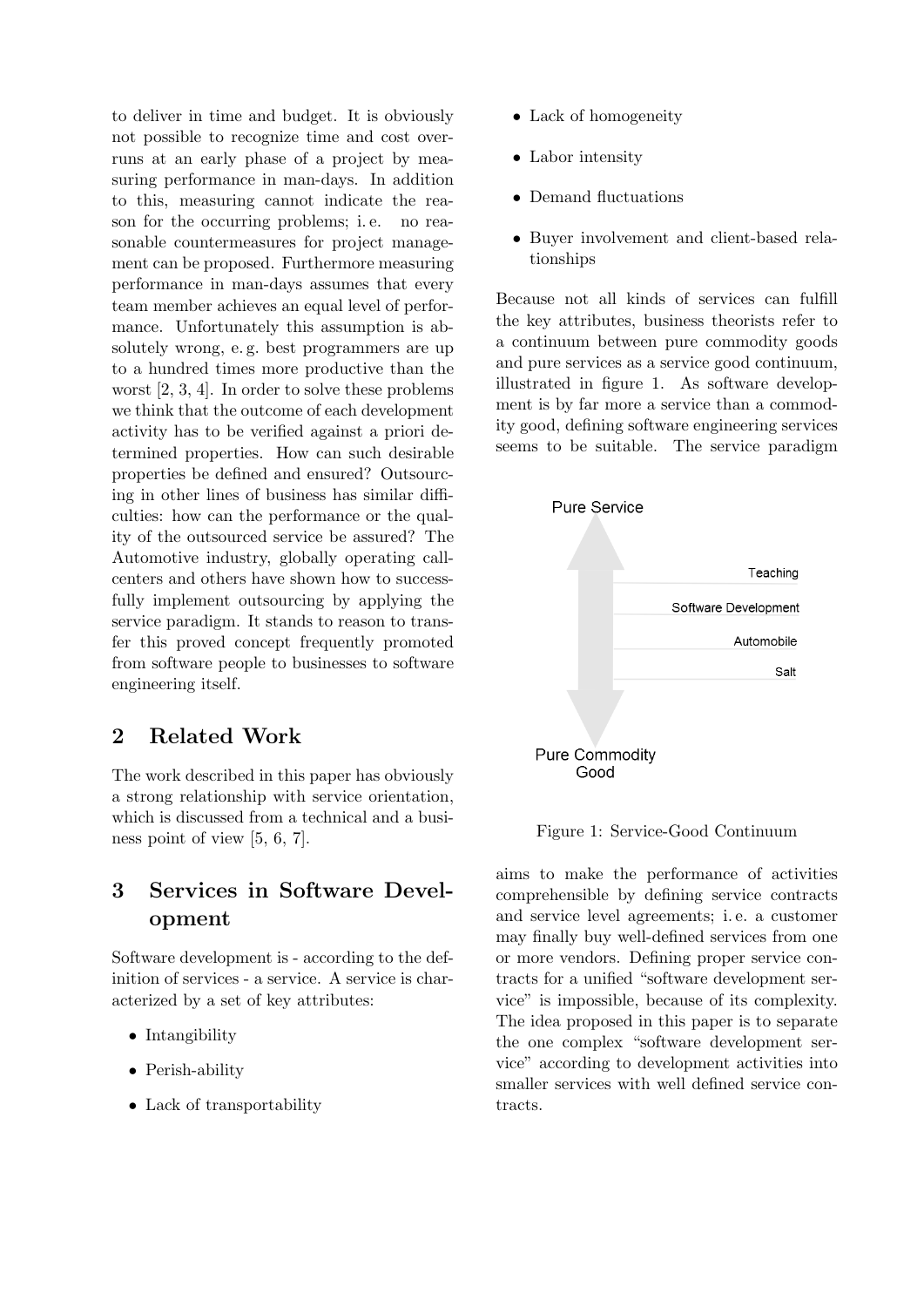#### 3.1 Separation of Concerns

The service paradigm itself is closely related to the well-known separation of concerns (SoC) principle [8, 6]. The purpose of SoC is to break a certain concept into small entities with minimal overlapping responsibilities. The strict separation of responsibilities enables services to define revisable properties of the service outcome. A service specification is a description of what the service should perform. An important part of the service specification is the service contract, which is a formal agreement that determines properties of the service inand output. Service contracts are negotiated between service consumers (stakeholders) and service providers (software vendors). In this sense, successfully applied software engineering services structure a complex development process into well-defined services.

### 3.2 Revision of the Service Outcome

As the definition of service contracts enables the revision of software development services, single software development activities become comprehensible and assessable. One part of the service contract is the service level agreement, which determines non-functional requirements of the service; e. g. three errors are acceptable in thousand lines of code, the service has to be completed within five days et cetera. After a service is completed, the outcome is verified against the service contract. It is accepted if the outcome meets the service contract, otherwise it is rejected. Furthermore the revision entails two other vantages:

- 1. The fact, that software engineering services correspond to development activities like business analysis, programming or testing, allows project managers to identify activities which fail to achieve the required performance early.
- 2. The assessment of team members in real projects is often more based on subjective judgment than on clear facts. Introducing service orientation into a project helps

to make the productivity of single team members traceable, because every activity is controlled by the revision of the service.

# 4 Establishing Software Engineering Services

The model of a software engineering service is depicted in figure 2. The input of a service is a set of artifacts, e. g. requirement documents. The service processes the input according to its contract. During the processing of the service new artifacts are created or input artifacts are changed and committed to the output. The processing of services requires a certain amount of resources. For example, a refactoring service needs two programmers, two licenses of a specific refactoring tool, two workstations and so on. How many and what kinds of resources are used by a service depends on the definition of the service contract. The specification of services is determined by the customer's demands, business processes and goals of the project. For example, the quality assurance services needed for the navigation software of the mars exploration rover differ from those quality assurance services needed for an Internet weather forecast service. In the following sections we explain



Figure 2: Service Model

how software engineering services are specified and established in software projects. Thereby we concentrate on the definition of service contracts - and on service level agreements as an integral part of the service contract. Afterward we explain, how a service verifies input and output artifacts against the service contract,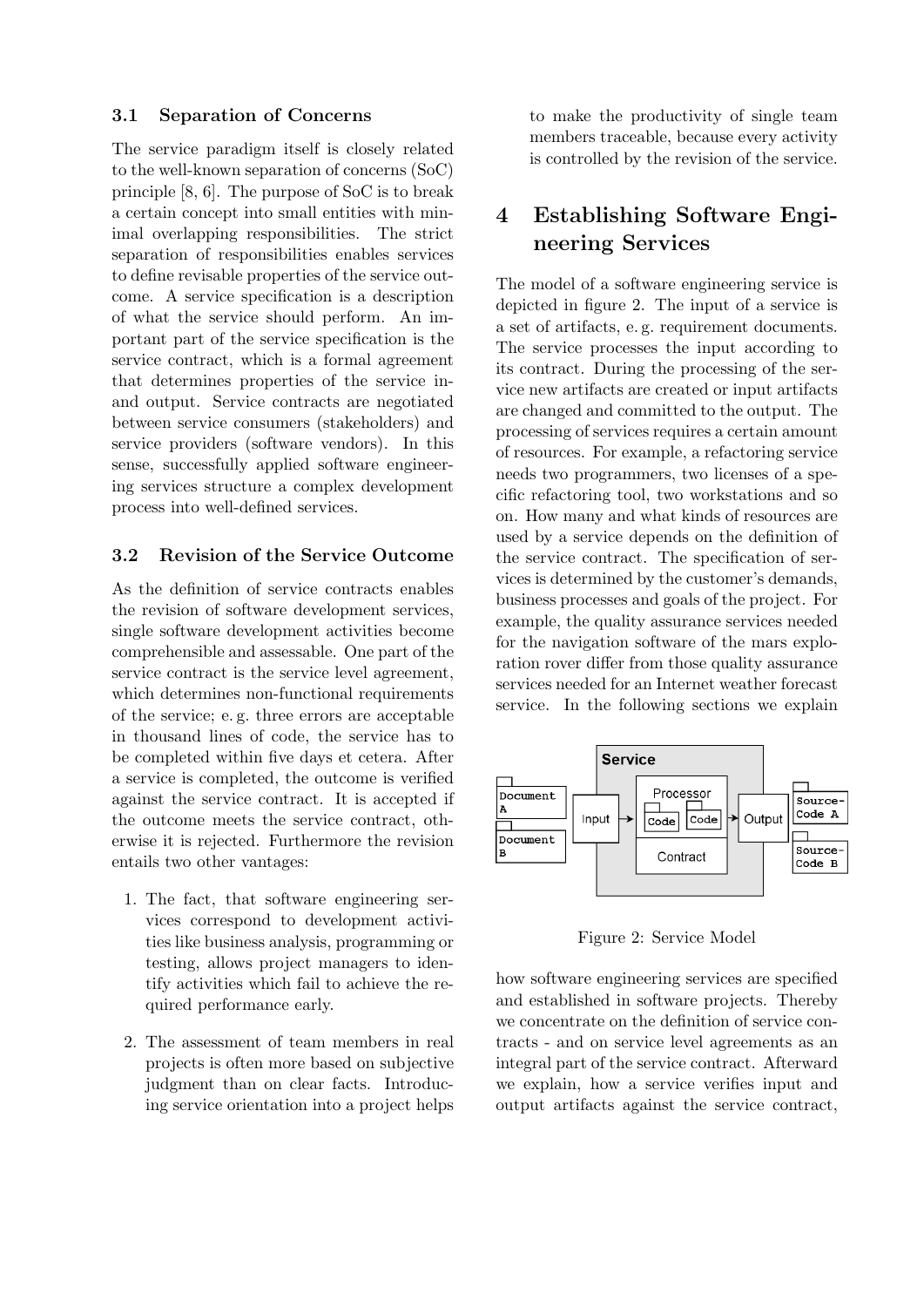in order to enable the service provider to ensure the performance of the service. But first of all it has to be explained, how the complex overall "software development service" can be divided into manageable services.

### 4.1 Categorization of Software Engineering Services

Software development activities are in general related to three domains: development, management-centric and maintenance activities. The categorization of software engineering services, illustrated in figure 3, reflects these domains. The services applied by a project, strongly depends on the project itself and on the needs of the stakeholders.

- Development Services Services concentrating on the design and implementation of software. This includes requirements engineering as well as developing test cases.
- Management-Centric Services Services which are strongly linked with process management activities; project management, change control management, test management or quality assurance.
- Operation and Maintenance Services These services are applied during or after the software is released and deal with the restructuring and the analysis of the software system.

### 4.2 Specification of Services

As the benefit of software engineering services depends on the adequacy of the service contract for the service performance, defining a service contract is crucial for the success of a service and must not be underestimated. Although service contracts are not defined from scratch for each project, it has to be taken into account, that different kinds of projects require different service contracts. Jones describes the definition of proper enterprise services in [5] in four steps. We adapted this process for software engineering services:

- 1. WHAT Determine, what the service and its in- and output is.
- 2. WHY Identify, why a service is required.
- 3. WHICH Which resources are required to perform the service?
- 4. HOW How can a service contract be defined?

First, it is important to figure out, what the service actually should perform and determine the service in- and output. Since the performance of a service depends on the output, the output - usually in form of artifacts - is an eminent part of the contract. Second, because of costs (time and budget) it is important to justify, why a specific service is required. Third, before a service can be established, it has to be examined whether all resources needed to perform the service successfully are available. Fourth, the service contract has to be negotiated satisfying both the service consumer and the service provider.

### 4.3 Service Contract

A service contract is a negotiated agreement between the service consumer (the stakeholders) and the service provider (software vendors). As depicted in figure 4, a ser-



Figure 4: Service Contract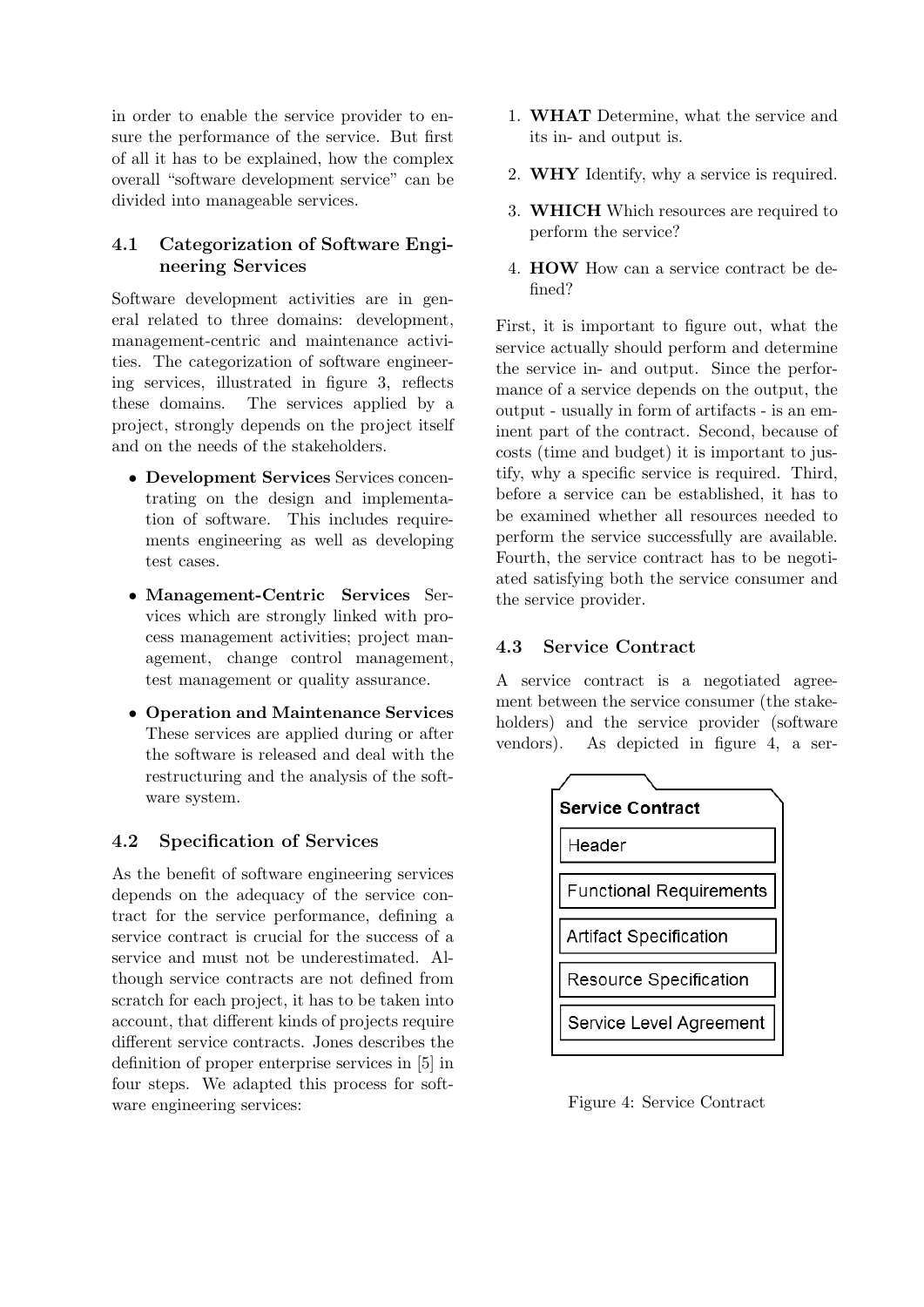

Figure 3: Software Engineering Services

vice contract consists of a header, functionalrequirements, a service level agreement, and a specification of the associated artifacts.

The header consists of the service name (e. g. Business Analysis, Design and Implementation, Documentation, Project Management) and an informal description, that indicates in general terms what the service is capable of. Functional requirements determine the functionality of what the service exactly accomplishes by means of a declarative description. Although functional requirements vary significantly from service to service, quality properties of artifacts can be described in some terms:

- Redundancy Free and Consistent Redundancy is a major problem in artifacts that change over time, like code, requirement specification or documentations. A change in one place of the artifact entails changes in others places. A violation of consistency causes in any case enormous costs and makes artifacts error-prone.
- Completeness and Level of Abstraction Practical experiences show that, choosing the right level of abstraction for an artifact is not easy. Often, some aspects of the artifact are described in a very

detailed way, other parts are described high level or are not considered at all. The consequence is that artifacts appear to be premature and incomplete.

- Correctness The objective of any activity is the correctness of the created artifacts.
- Structure Well structured artifacts not only ease understanding of artifacts, they also help to fulfill the preceding attributes.

The artifact specification determines the document format and the properties of artifacts; e. g. the header of each source file contains the name of the author, the creation date and an abstract of the source file. Resource specification is a compilation of all required resources to process a service; e. g. human, hardware and software resources. Service level agreements (SLA) are requirements not directly depending on the specific activities of the service. A SLA defines the quality properties of the service by means of measurable criteria , i. e.the SLA determines, if the outcome of a service can be accepted or has to be rejected. SLAs are defined with respect to the SMART-principle: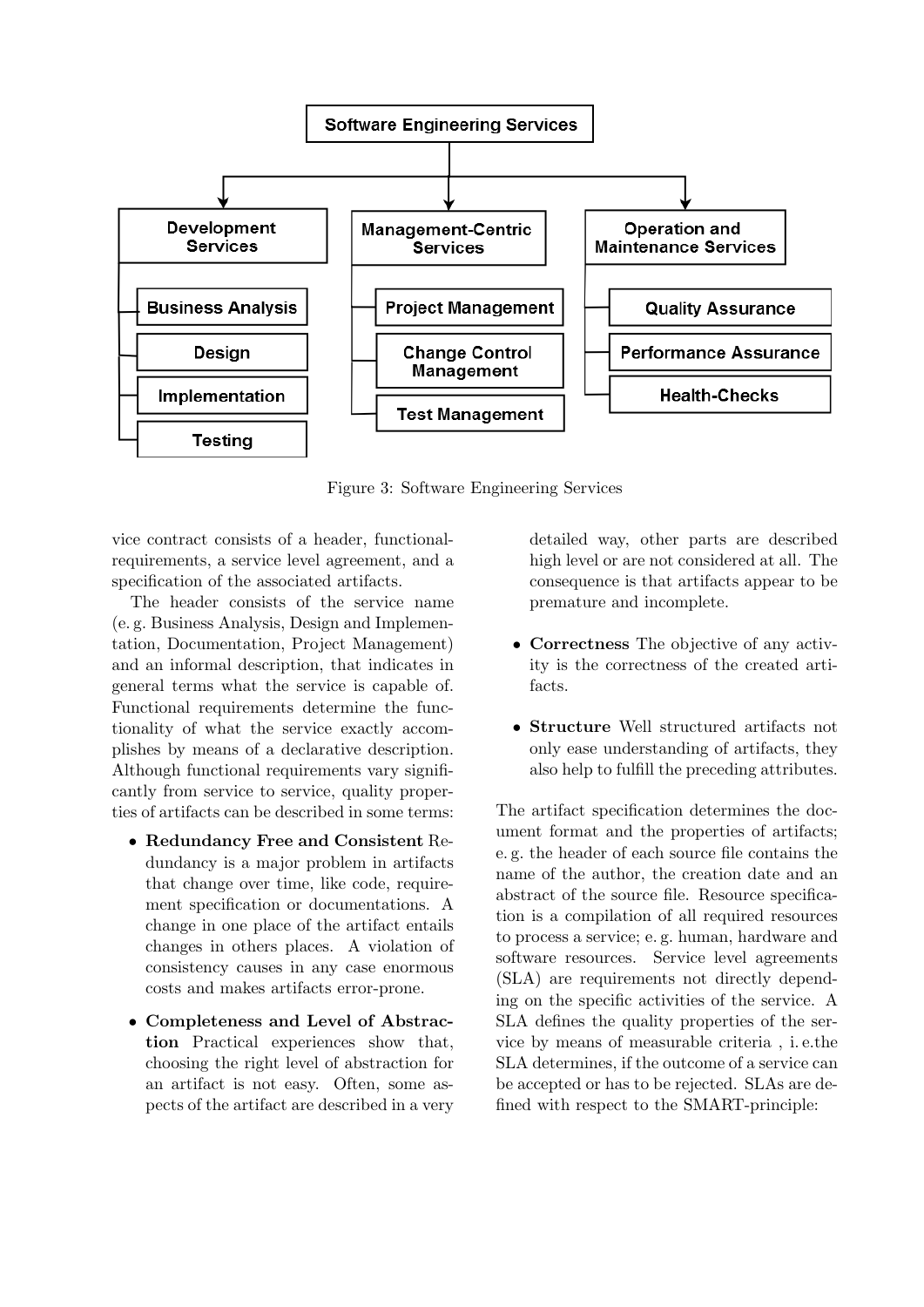- Specific Every service needs unambiguous goals.
- Measurable Every criterion of a service level agreement must be measurable.
- Achievable Every goal of a service must be achievable with respect to the required resources.
- Relevant Irrelevant goals increase the costs of services without increasing their benefit.
- Timely Every service must be finalized within a certain time frame.

#### 4.4 Revision of Services



Figure 5: Service Verification

As mentioned above, the service level agreement plays a major role in making the outcome of services revisable, because it provides a basis for revisable artifacts. The functional requirements and the service level agreement determine the verification of the service output. Figure 5 illustrates how a service is verified against the SLA. First, the service checks, if input artifacts violate the service level agreement. In case of a violation the service is rejected. Otherwise the service processes the input artifacts and generates the output artifacts (explained in figure 3). Then the output artifacts are checked for a SLA violation. If the SLA is violated (e. g. a time overrun or a violation of functional requirements) according to the SLA the service is rejected or the outcome has to be mended. Otherwise the service is accepted.

#### 4.5 Example of a Testing Service

In the following, we explain how a service can be specified by means of an example. The initial situation is, a software vendor asked for a software testing. The customer wants to perform a system test on a software system with about two hundred thousands line of code. The specification of the service starts with the four step process described in section 4.2:

What is the service and its in- and output? The goal of the software testing service is to validate the exterior quality (see [9]) of the software; i. e testing correctness, reliability, usability and integrity. The service input is a compilable and runnable software system. The service output is a compendium of all located errors. The software should be tested manually through test cases determined by the customer. Furthermore it is required to deliver automatic unit tests. The automatic unit test should cover about 60% of the code.

Acceptance  $Whu$  is the service required? The service is required to pass the acceptance test and to create automatic unit tests. These tests are used in the further development and in system tests of later releases. The acceptance test distinguishes between major and minor errors. The acceptance test fails as soon as any major error occurs.

> Which resources are required to perform the service? In order to perform the service test engineers, the complete compilable source code, computers, and a development environment (for the unit test) is required.

How can the service contract be defined?

#### • Header

System Test Service: The service tests manually a given software through test cases a priori defined by the service consumer.

#### • Functional Requirements

- 1. Locate and correct all errors by executing the test cases.
- 2. Write an automatic unit test that covers 60% of the source code (in the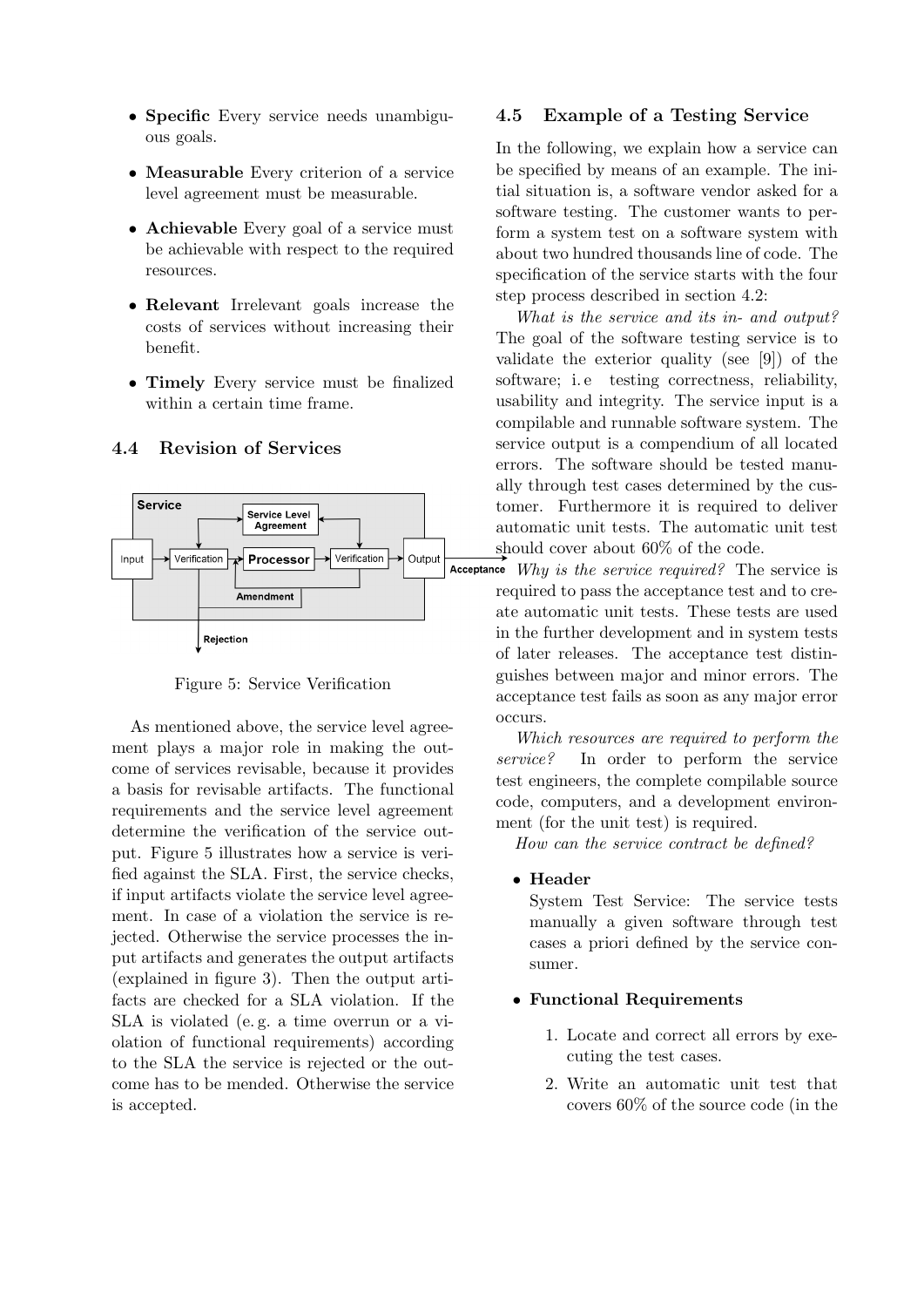modules Algorithm and Persistence the unit test must cover more than 99%).

#### • Artifact Specification

The service output is a document which lists all located and corrected errors. There are no formal requirements on the document format.

#### • Resource Specification

The service demands five test engineers. Every test engineer must be able to execute all test cases and develop unit tests on his own workstation.

#### • Service Level Agreement

The service is rejected if one of the following conditions is violated:

- 1. No major error occurs in the software.
- 2. One minor error occurs in 1000 lines of source code.
- 3. Unit tests cover at least 60% of the source code. The modules Algorithm and Persistence must have a code coverage of more than 99% .
- 4. All resources determined in the resource specification are available.
- 5. The service creates all output artifacts determined in the artifact specification.
- 6. The system test expense is not more than half of the implementation expense.

## 5 Practical Experiences

Software development services as sketched in this paper have already proved their benefits in commercial large-scale software projects<sup>1</sup>.

One example is a large-scale project with a total of more than 60 man-years and critical interest to the stakeholders. As the software was much more used than originally assumed, after one year stakeholders wanted to improve the overall performance of the software. It soon became clear, that a performance improvement could be achieved by removing some bottlenecks, but required a complete redesign of the source code. Because stakeholders had objections to a complete restructuring of the source code, we suggested to establish two development services, a performance analysis and a performance improvement service. First we used the performance analysis service to identify the parts of the source code that had to be redesigned. As negotiated in the SLA, stakeholders received a document explaining all necessary activities for the performance improvement. Then the performance improvement service realized the redesign of the source code. Afterward the performance analysis service was used to substantiate the performance improvements.

The stakeholders are highly satisfied with the results of the software engineering service, because they understand both all necessary activities of the service and all arising expenses. As part of this success, the stakeholders decided to proceed with the software engineering services.

## 6 Conclusion and Future Work

This paper introduced the service paradigm to software development: we call such services software engineering services. Clearly, software engineering services do not substitute conventional software processes. In fact, software development services support processes in making the outcome of the process measurable.

The key contribution of software engineering services is the definition of a service contract. The service contract specifies functional requirements, in- and output artifacts, required resources and a service level agreement. The

<sup>&</sup>lt;sup>1</sup>Due to non-disclosure agreements, no details that would allow to draw conclusion about the site and purpose these projects can be published.